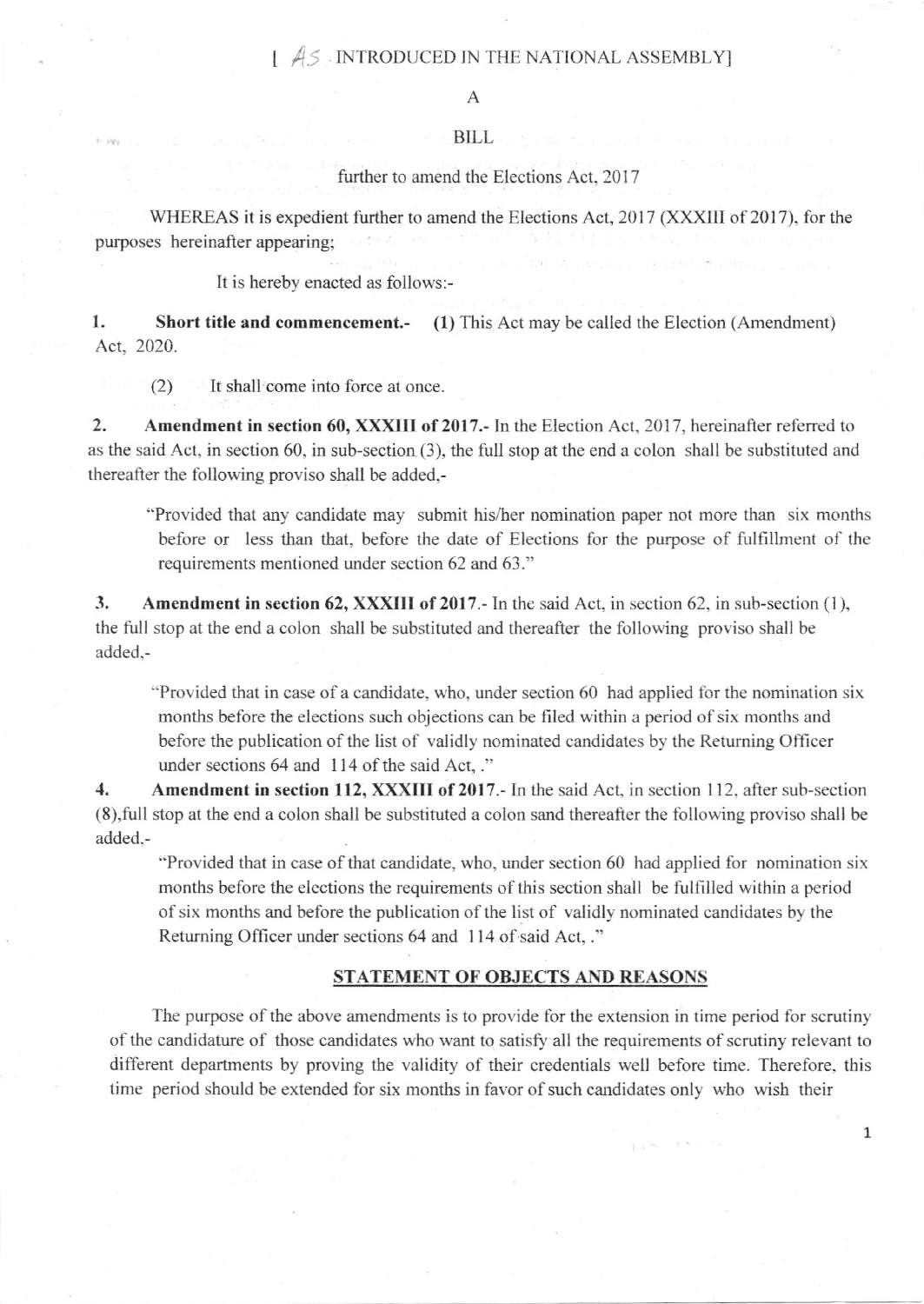nomination papers to be rejected/accepted well in time. In addition to that, the said amendment would also eliminate the activities of those miscreants who deteriorate the image of any candidate. file baseless objections (which are proved baseless afterwards through a legal process) to the candidature of a candidate after the publication of the list of validly nominated candidates by the Returning Officer under sections 64 and 114 of this Act. This practice tarnish the image of a candidate who wants to go through each phase of scrutiny being a fair candidate.

This Bill is designed to achieve above objective.

 $\bar{u}$ 

 $\mathcal{R}^{\mathcal{M}}(\mathcal{M})=\mathcal{M}^{\mathcal{M}}(\mathcal{M})$ 

 $\label{eq:2.1} \begin{array}{ccccc} \mathcal{L}_{\mathcal{F}} & \mathcal{L}_{\mathcal{F}} & \mathcal{L}_{\mathcal{F}} & \mathcal{L}_{\mathcal{F}} \end{array} \begin{array}{ll} \mathcal{L}_{\mathcal{F}} & \mathcal{L}_{\mathcal{F}} & \mathcal{L}_{\mathcal{F}} \end{array}$ 

sd/-

RAI MUHAMMAD MURTAZA IOBAL Member National Assembly

 $\mathbb{E}_{\mathbf{y}} \left[ \mathcal{X} \left( \mathbf{y} \right) \right] = \mathbb{E}_{\mathbf{y}} \left[ \mathcal{X} \right] = \mathbb{E}_{\mathbf{y}} \left[ \mathcal{X} \right] = \mathbb{E}_{\mathbf{y}} \left[ \mathcal{X} \left( \mathbf{y} \right) \right] = \mathbb{E}_{\mathbf{y}} \left[ \mathcal{X} \left( \mathbf{y} \right) \right] = \mathbb{E}_{\mathbf{y}} \left[ \mathcal{X} \left( \mathbf{y} \right) \right] = \mathbb{E}_{\mathbf{y}} \left[ \mathcal{X} \$ 

 $\label{eq:2.1} \frac{1}{N} \frac{\partial^2 V_{\mu\nu}^{\mu\nu}}{\partial \rho^{\mu\nu}} = \frac{1}{N} \frac{1}{N} \frac{\partial^2 V_{\mu\nu}}{\partial \rho^{\mu\nu}} = \frac{1}{N} \frac{1}{N} \frac{1}{N} \frac{\partial^2 V_{\mu\nu}}{\partial \rho^{\mu\nu}} = \frac{1}{N} \frac{1}{N} \frac{1}{N} \frac{\partial^2 V_{\mu\nu}}{\partial \rho^{\mu\nu}} = \frac{1}{N} \frac{1}{N} \frac{1}{N} \frac{\partial^2 V_{\mu\nu}}{\partial \rho^{\mu\nu}} = \$ 

 $\sim 2$  ,  $\sim 2$  ,  $\sim 10$  ,  $\sim 10$  ,  $\sim 10$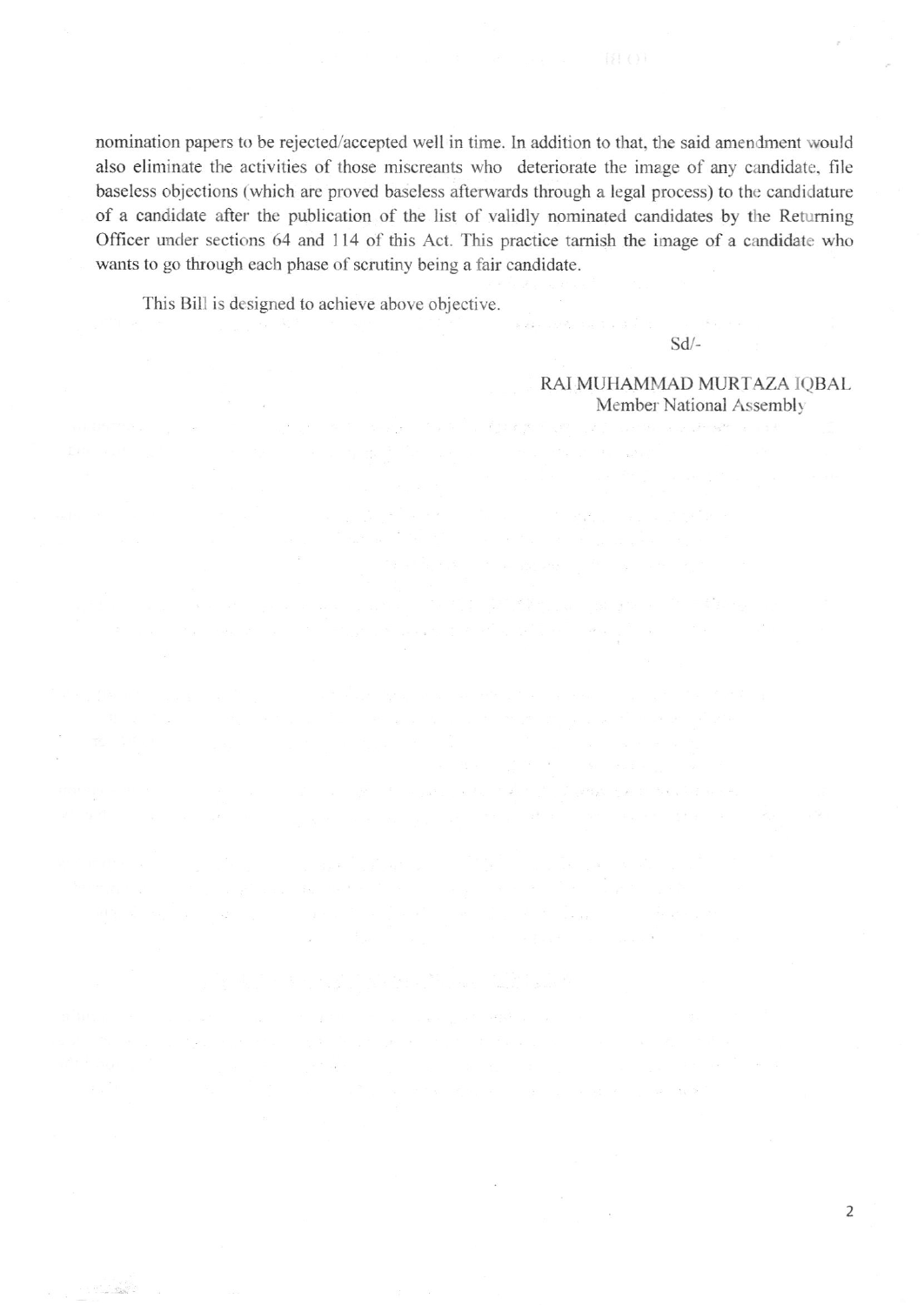[ قومی اسمبلی میں پیش کردہ *سونس*ے آ انتخابات ایکٹ، ۱۷۰۲ء میں مزید ترمیم کرنے کا

چونکہ ہے قرین مصلحت ہے کہ بعد ازیں ظاہر ہونے والی اغراض کے لیے انتخابات ایکٹ، ۲۰۱۷ء(نمبر ۳۳ بابت ۱۷۰۲ء) میں مزید ترمیم کی جائے:۔ لہٰذاحسب ذیل قانون وضع کیاجاتاہے:۔

> مختمر عنوان اور آغاز نفاذ۔ (۱) پیرایکٹ انتخابات (ترمیمی) ایکٹ،۲۰۲۰ءکے نام سے موسوم ہو گا۔ (۲) په في الفور نافذ العمل <sup>ب</sup>و گا په

نمبر ۳۳ مایت ۱۵+۲م، دفعه ۲۰ کی ترمیم:- ۱ انتخابات ایکٹ،۱۷۰۲ء( نمبر ۳۳ مایت ۱۷+۲ء) جس کا بعد ازیں مذکورہ ایکٹ کے طور پر حوالہ دیا گیاہے،دفعہ ۲۰ میں،ذیلی دفعہ <sup>س</sup>اکے بعد درج ذیل نئی ذیلی دفعہ کااضافہ کر دیاجائے گا، یعنی:۔

"نگر شرط سے ہے کہ کوئی بھی امید وار دفعہ ٢٢ اور ٢٣ میں مذکور تقاضوں کو پوراکرنے کے لئے انتخابات کی تاریخ سے زیادہ سے زياده ياكم از كم چھ ماہ قبل اپنے كاغذ اتِ نامز د گی بھی جمع كر وائے۔''

سل مسلم میں سوسوا ہا ہے۔ اوسی اس کا ترمیم:۔ مذکورہ ایکٹ، جس کا بعد ازیں مذکورہ ایکٹ کے طور پر حوالہ دیا گیاہے، کی دفعہ ۲۲ میں ذیلی د فعہ اسے بعد درج ذیل ہے جملہ شرطیہ کااضافہ کیاجائے گا، یعنی:۔

<sup>دد</sup> مگر شر ط پیہ ہے کہ ایسے اعتراضات، جو چھ مہینوں کے اندر اور اس ایکٹ کی دفعات ۱۲۴ اور ۱۱۴ کے تحت ریٹر ننگ افسر کی جانب سے اہل نامز د امید واروں کی فہرست کی اشاعت سے قبل، صرف اس امید وار کے لئے، جس نے، دفعہ ۲۰ کے تحت امتخابات سے قبل چھ ماہ کی نامز دگی کے لئے درخواست دی تھی، جمع کر ائے جاسکتے ہیں۔"

میں سسمجم**بر ۳۳ بابت ۱۷۰۲ء، دفعہ ۱۱۲ کی ترمیم:۔** یہ کورہ ایکٹ، جس کا بعد ازیں مذکورہ ایکٹ کے طور پر حوالہ دیا گیاہے، کی دفعہ ۲۲ میں ذیلی دفعہ ۱۱۲ کے بعد ، حسب ذیل نئے جملہ شر طیبہ کااضافہ کر دیاجائے گا، یعنی:۔

"نگر شرط میہ ہے کہ اس ایکٹ کی ضر دریات کو، چھ مہینوں کے اندر اور اس ایکٹ کی دفعات ۱۲۴ اور ۱۱۴ کے تحت ریٹر ننگ افسر کی جانب سے اہل نامز دامید داروں کی فہرست کی اشاعت سے قبل، صرف اس امید وارکے لئے، جس نے دفعہ ۲۰ کے تحت امتخابات سے قبل چھ ماہ کی نامز د گی کے لئے درخواست دی تھی، پوراکیاجائے گا۔''

بيان اغراض دوجوه مذ کورہ ہالاترامیم کامقصد ان امید واروں، جو قبل از وقت اپنے کوائف کی درستی کو ثابت کرتے ہوئے مختلف متعلقہ محکموں میں جانچ پڑ تال کی تمام ضر وریات کو پورا کرناچاہتے ہیں، کی جانچ پڑ تال کی مدت میں توسیع فراہم کرنا ہے۔انہذ اصرف ایسے امید واروں، جو